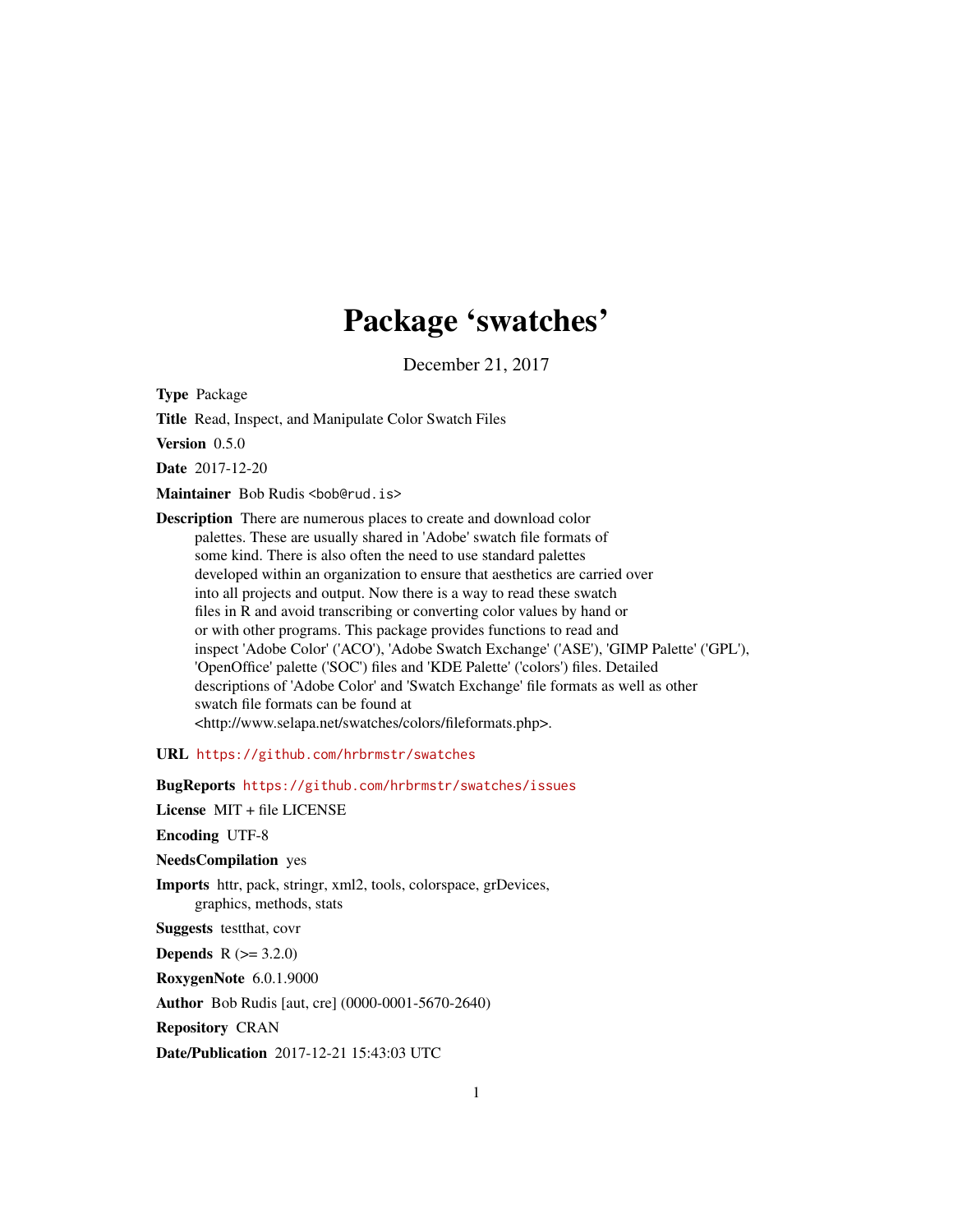### <span id="page-1-0"></span>R topics documented:

|       |  | show_palette $\ldots \ldots \ldots \ldots \ldots \ldots \ldots \ldots \ldots \ldots \ldots \ldots \ldots$ |
|-------|--|-----------------------------------------------------------------------------------------------------------|
|       |  |                                                                                                           |
|       |  |                                                                                                           |
|       |  |                                                                                                           |
| Index |  |                                                                                                           |

read\_aco *Read colors from Adobe Color (ACO) files*

#### **Description**

Given a path or URL to an .aco file, this function will return a named character vector (if color names are present) of hex RGB colors.

#### Usage

read\_aco(path, use\_names = TRUE, .verbose = FALSE)

#### Arguments

| path      | partial or full file path or URL to an ACO file            |
|-----------|------------------------------------------------------------|
| use names | add color names to the vector (defaults to TRUE). See NOTE |
| .verbose  | show extra information about ACO file processing           |

#### Note

When using named color palettes in a ggplot2 scale\_context, you must unname, set use\_names to FALSE or override their names to map to your own factor levels.

#### Examples

```
# built-in palette
eighties <- read_aco(system.file("palettes", "tomorrow_night_eighties.aco", package="swatches"))
print(eighties)
show_palette(eighties)
# from the internet directly
## Not run:
tomorrow_night <- read_aco("https://bit.ly/tomorrow-night-aco")
print(tomorrow_night)
show_palette(tomorrow_night)
```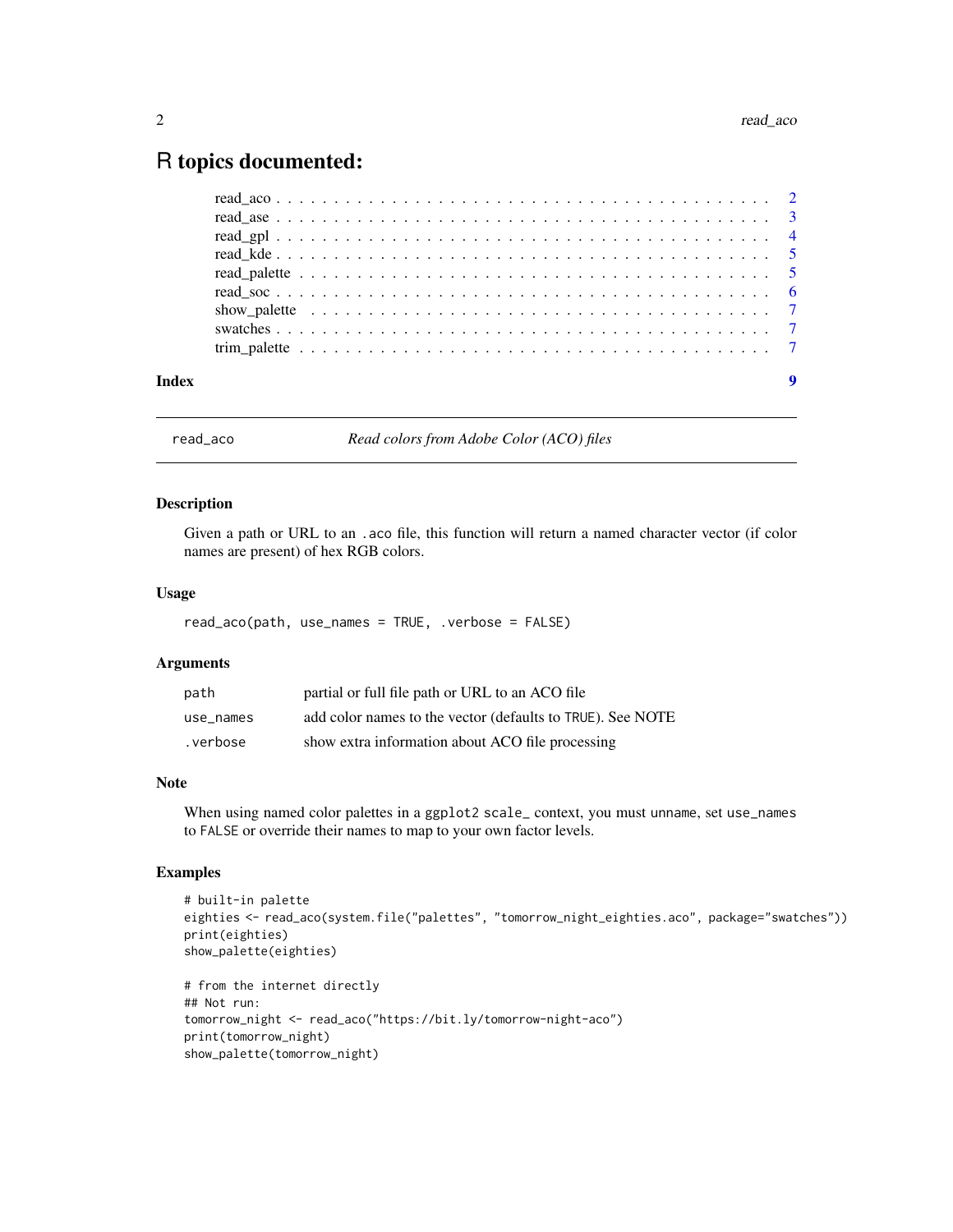#### <span id="page-2-0"></span>read\_ase 3

## End(Not run)

read\_ase *Read colors from Adobe Swatch Exchange (ASE) files*

#### Description

Given a path or URL to an .ase file, this function will return a named character vector (if color names are present) of hex RGB colors.

#### Usage

read\_ase(path, use\_names = TRUE, .verbose = FALSE)

#### Arguments

| path      | partial or full file path or URL to an ASE file            |
|-----------|------------------------------------------------------------|
| use names | add color names to the vector (defaults to TRUE). See NOTE |
| .verbose  | show extra information about ASE file processing           |

#### Note

When using named color palettes in a ggplot2 scale\_ context, you must unname, set use\_names to FALSE or override their names to map to your own factor levels. Also, Neither Lab nor greyscale colors are supported.

#### Examples

```
# built-in palette
keep_the_change <- read_ase(system.file("palettes", "keep_the_change.ase", package="swatches"))
print(keep_the_change)
show_palette(keep_the_change)
# from the internet directly
## Not run:
github <- "https://github.com/picwellwisher12pk/en_us/raw/master/Swatches/Metal.ase"
metal <- read_ase(github)
print(metal)
show_palette(metal)
```
## End(Not run)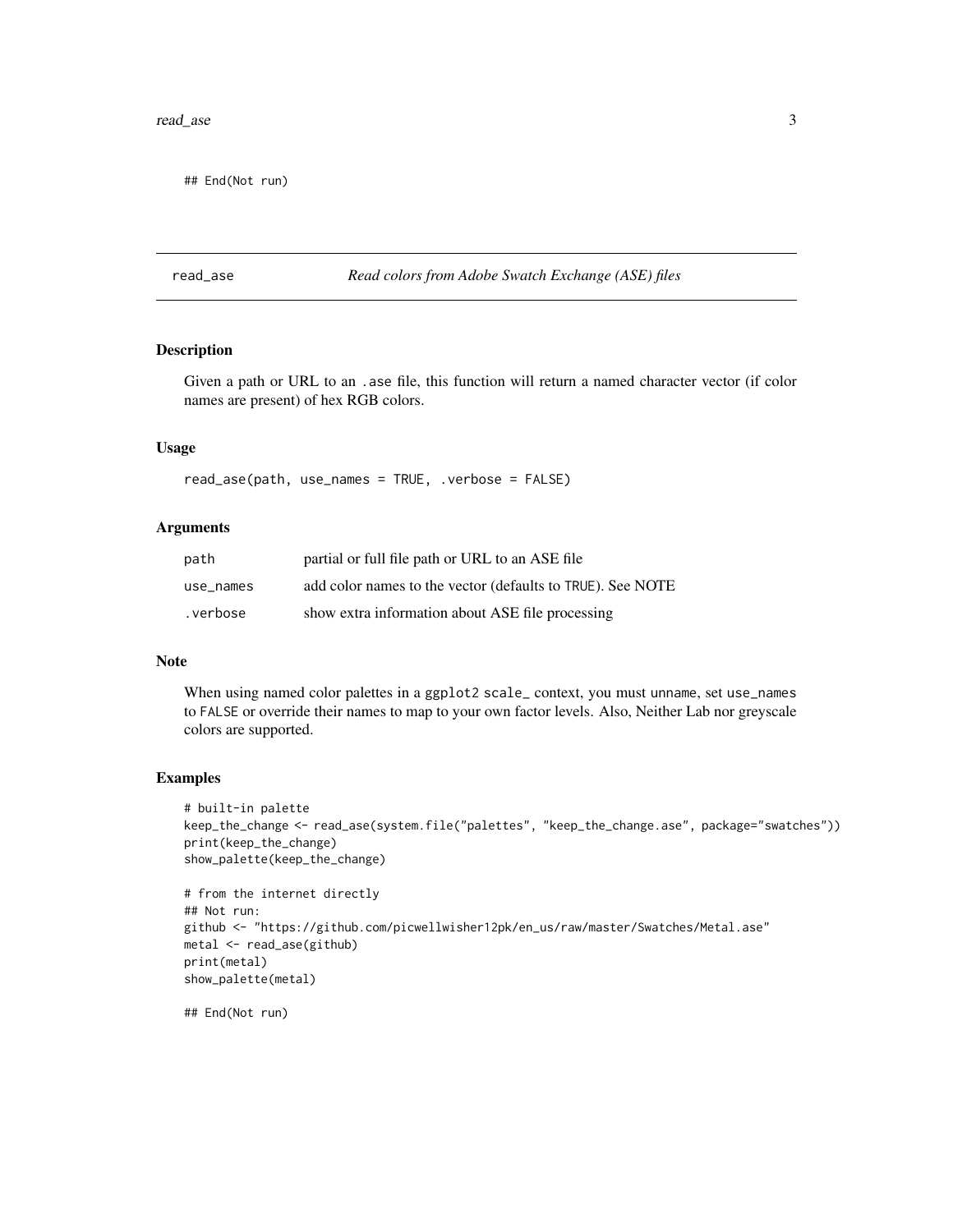<span id="page-3-0"></span>

#### Description

Given a path or URL to an .gpl file, this function will return a named character vector (if color names are present) of hex RGB colors.

#### Usage

read\_gpl(path, use\_names = TRUE, .verbose = FALSE)

#### Arguments

| path      | partial or full file path or URL to a GPL file             |
|-----------|------------------------------------------------------------|
| use names | add color names to the vector (defaults to TRUE). See NOTE |
| .verbose  | show extra information about GPL file processing           |

#### Note

When using named color palettes in a ggplot2 scale\_ context, you must unname, set use\_names to FALSE or override their names to map to your own factor levels. Also, Neither Lab nor greyscale colors are supported.

#### Examples

```
# built-in palette
gimp16 <- read_gpl(system.file("palettes", "base16.gpl", package="swatches"))
print(gimp16)
show_palette(gimp16)
```

```
# from the internet directly
## Not run:
bright <- read_gpl(URL)
print(bright)
show_palette(bright)
```
## End(Not run)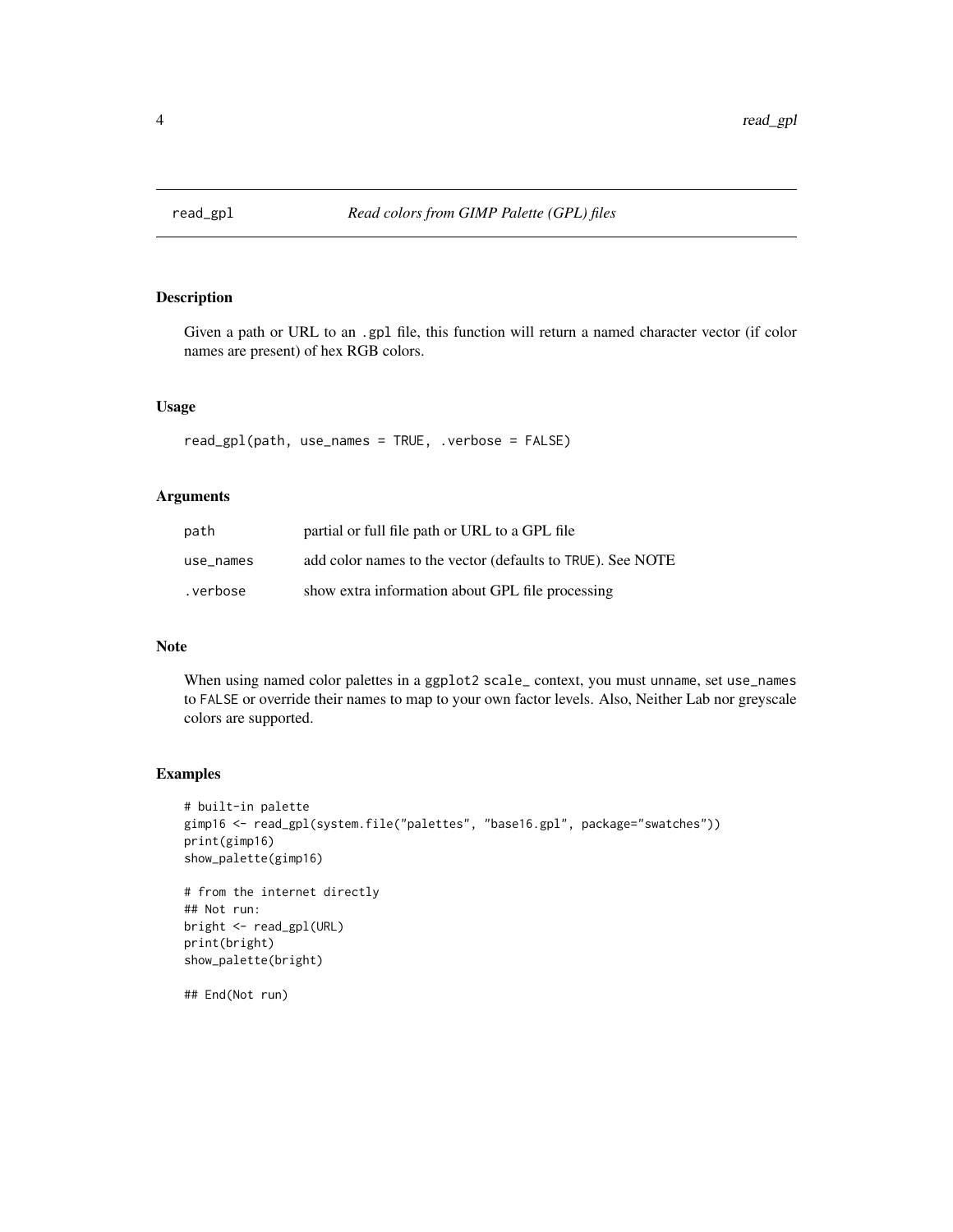<span id="page-4-0"></span>

#### Description

Given a path or URL to an .colors file, this function will return a named character vector (if color names are present) of hex RGB colors.

#### Usage

read\_kde(path, use\_names = TRUE, .verbose = FALSE)

#### Arguments

| path      | partial or full file path or URL to a GPL file             |
|-----------|------------------------------------------------------------|
| use names | add color names to the vector (defaults to TRUE). See NOTE |
| .verbose  | show extra information about GPL file processing           |

#### Note

When using named color palettes in a ggplot2 scale\_context, you must unname, set use\_names to FALSE or override their names to map to your own factor levels.

#### Examples

```
# built-in palette
fourty <- read_kde(system.file("palettes", "fourty.colors", package="swatches"))
print(fourty)
#show_palette(fourty)
```

```
# show_palette(bright)
```
read\_palette *Read colors from palette files*

#### Description

Given a path or URL to an palette file, this function will attempt to determine which palette file format to read by the file type and return a named character vector (if color names are present) of hex RGB colors.

#### Usage

```
read_palette(path, use_names = TRUE, .verbose = FALSE)
```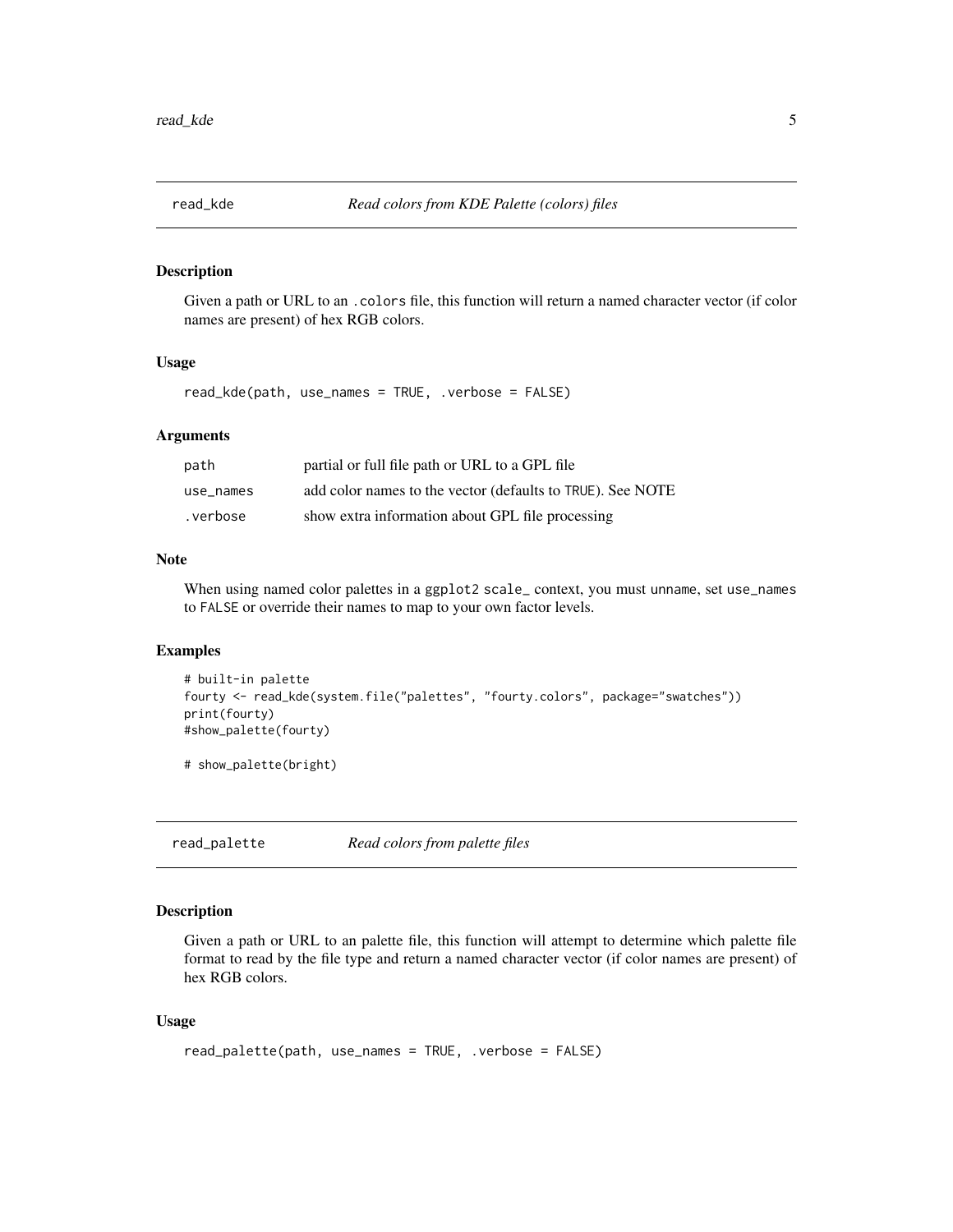#### <span id="page-5-0"></span>**Arguments**

| path      | partial or full file path or URL to a GPL file             |
|-----------|------------------------------------------------------------|
| use names | add color names to the vector (defaults to TRUE). See NOTE |
| .verbose  | show extra information about GPL file processing           |

#### Note

When using named color palettes in a ggplot2 scale\_ context, you must unname, set use\_names to FALSE or override their names to map to your own factor levels.

read\_soc *Read colors from OpenOffice Palette (SOC) files*

#### Description

Given a path or URL to an .soc file, this function will return a named character vector (if color names are present) of hex RGB colors.

#### Usage

read\_soc(path, use\_names = TRUE, .verbose = FALSE)

#### Arguments

| path      | partial or full file path or URL to a GPL file             |
|-----------|------------------------------------------------------------|
| use names | add color names to the vector (defaults to TRUE). See NOTE |
| .verbose. | show extra information about GPL file processing           |

#### Note

When using named color palettes in a ggplot2 scale\_context, you must unname, set use\_names to FALSE or override their names to map to your own factor levels.

#### Examples

```
# built-in palette
soc_file <- system.file("palettes", "ccooo.soc", package="swatches")
system(sprintf("cat %s", soc_file))
ccooo <- read_soc(soc_file)
print(ccooo)
show_palette(ccooo)
```

```
# from the internet directly
## Not run:
galaxy <- read_soc("https://www.openoffice.org/ui/VisualDesign/docs/colors/galaxy.soc")
print(galaxy)
show_palette(galaxy)
```
## End(Not run)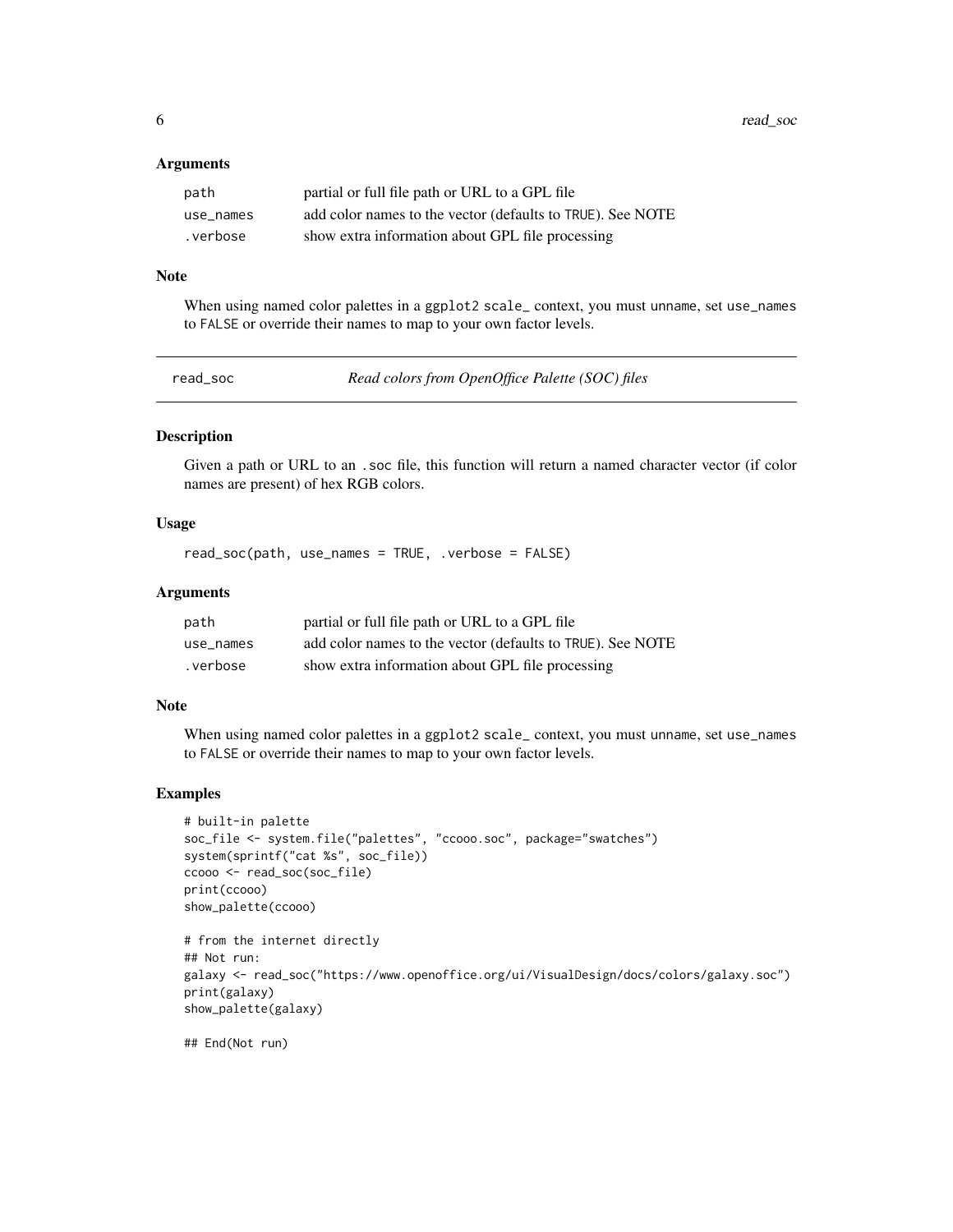<span id="page-6-0"></span>

#### Description

Given a character vector (hex RGB values), display palette in graphics window.

#### Usage

```
show_palette(palette)
```
#### Arguments

palette vector of character hex RGB values

#### Examples

```
# built-in palette
keep_the_change <- read_ase(system.file("palettes",
                            "keep_the_change.ase", package="swatches"))
print(keep_the_change)
# show_palette(keep_the_change)
```
swatches *Read, Inspect, and Manipulate Color Swatch Files*

#### Description

Read, Inspect, and Manipulate Color Swatch Files

| trim_palette | Try to intelligently reduce a large palette down to a reasonable smaller |
|--------------|--------------------------------------------------------------------------|
|              | set of colors                                                            |

#### Description

Given a palette and a desired number of colors to use, this function will compute CIEDE2000 and attempt to reduce the input set to a disctinct smaller set of colors based on color distances.

#### Usage

trim\_palette(pal, n = 5)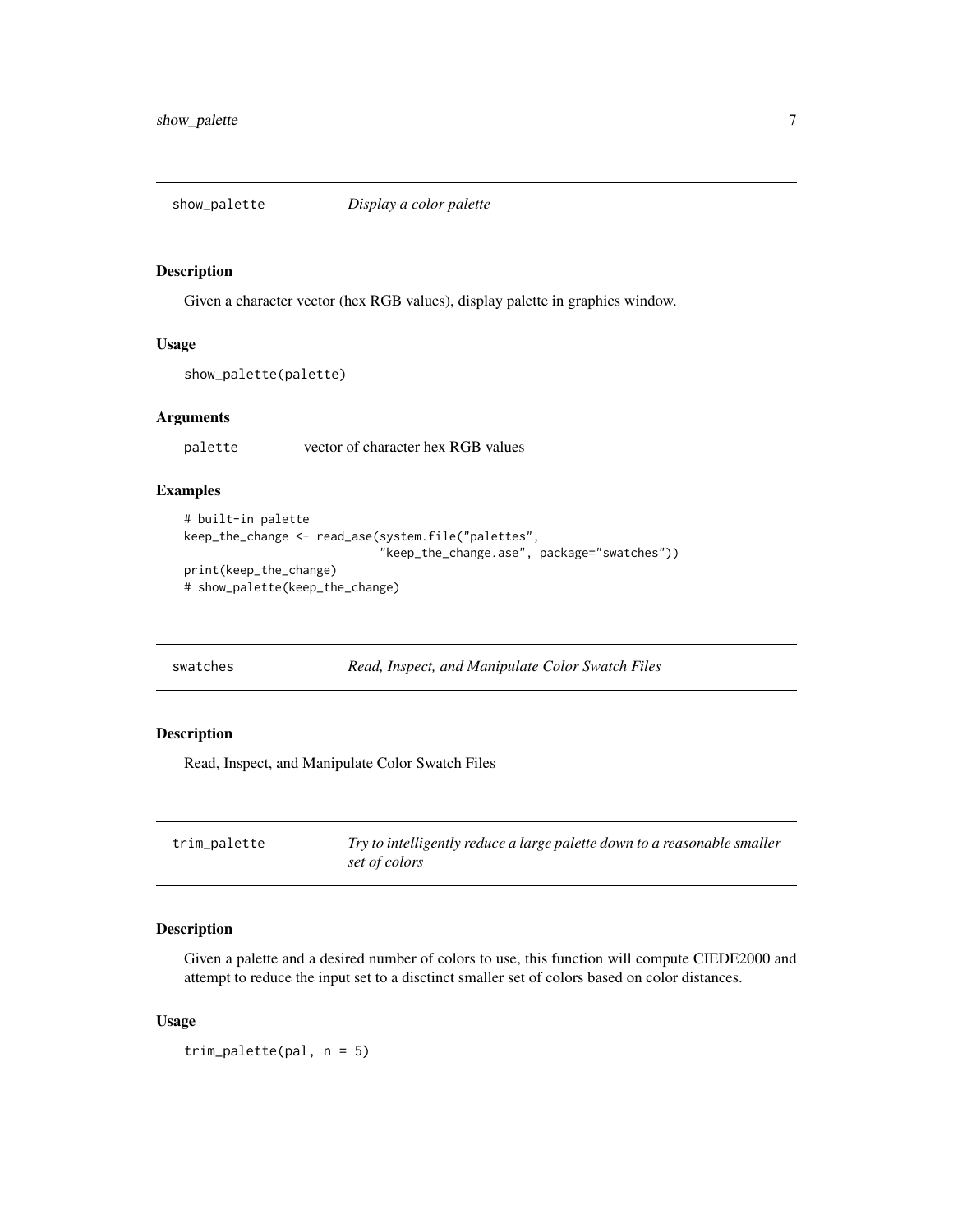#### Arguments

| pal | input palette to reduct  |
|-----|--------------------------|
| - n | number of desired colors |

#### Value

vector of n colors from pal

#### Note

internal CIEDE2000 color distance implementation by Gaurav Sharma & Maynard P Baalthazar